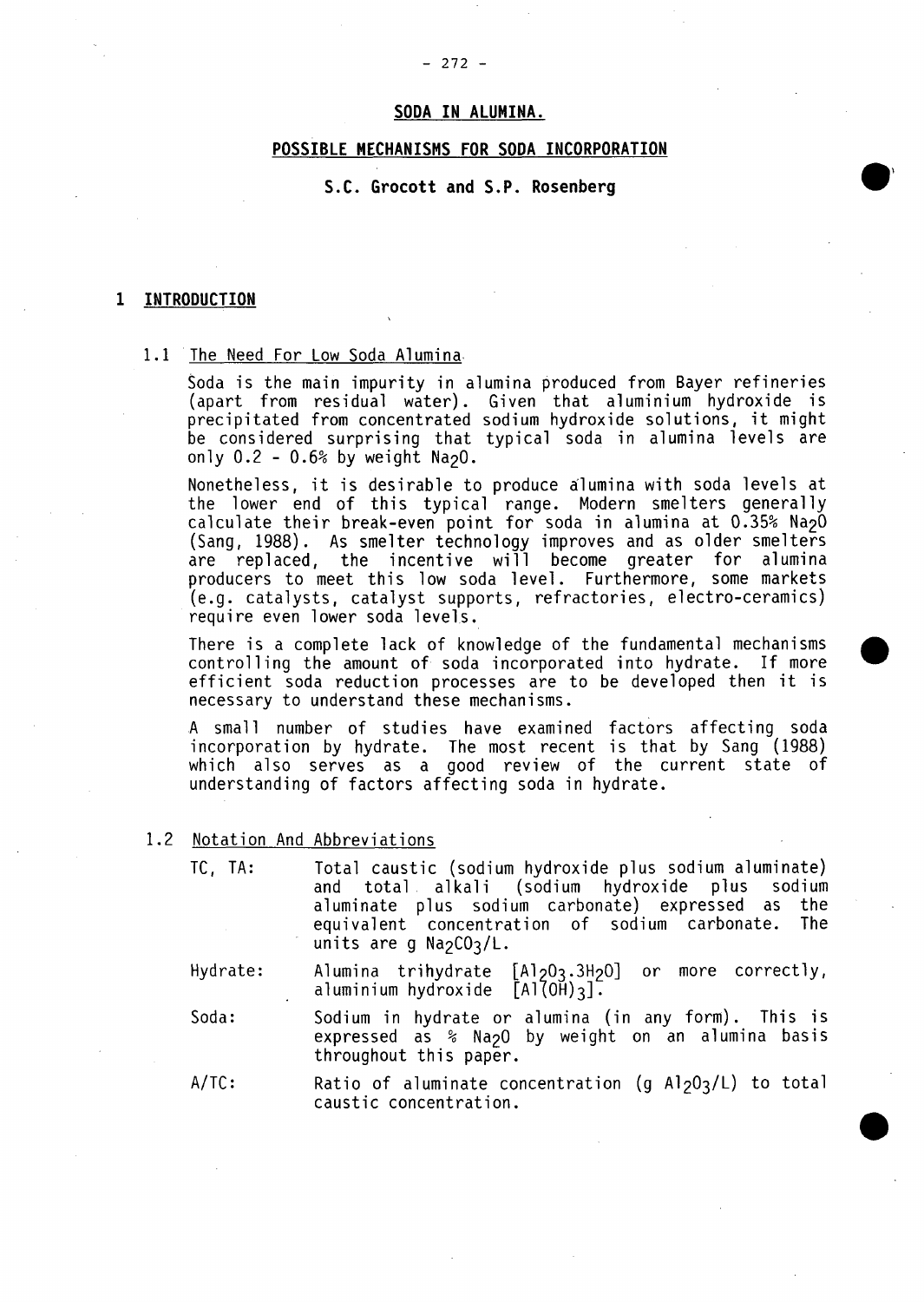# **1.3** Forms **Of** Soda In Hydrate

Some of the soda in alumina is derived from imperfect washing of hydrate feeding calciners or kilns. This washable portion of soda in hydrate will be ignored in this paper since it generally constitutes only a small proportion of total soda in alumina. Furthermore, methods for control of this source of soda are generally well known.

Ť

There are three other possible forms of existence for soda in hydrate particles.

- **A.** As occlusions or pockets of trapped liquor within hydrate crystals or agglomerates.
- B. As individual sodium and hydroxide ions trapped within the hydrate crystal lattice.
- **C.** As sodium ions substituting for protons in the gibbsite structure.

It has been clearly shown (Wefers, **1965;** Sang, **1988)** that soda in hydrate does not exist (to any measurable extent) as pockets of<br>mother liquor - either in single hydrate crystals or in mother liquor - either in single hydrate crystals or agglomerates. Therefore, soda in hydrate must exist as either trapped or substituted sodium ions. It has been suggested **by** Eremin **(1980)** that sodium substitutes for protons in the gibbsite crystal lattice whereas Wefers (1962) suggests that sodium ions occupy sites between adjacent layers of hydroxide ions in the gibbsite crystal.

### 2 HYDRATE PRECIPITATION **MECHANISM - THE ESSENTIAL LINK**

Sodium is incorporated into the hydrate structure during the<br>precipitation reaction. Therefore, the key to control of soda the key to control of concentrations in hydrate lies in control and understanding of hydrate precipitation chemistry. It is pointless to attempt to understand soda incorporation without first examining the fundamental mechanisms of the conversion of seeded Bayer liquors into gibbsite.

Now, as stated above, sodium is incorporated into hydrate on the **atomic** or molecular scale and not as pockets of liquor. Recognition of this fact is essential to an understanding of soda incorporation. Therefore, the corresponding understanding of the hydrate precipitation mechanism must also be at the molecular level.

# 2.1 Mechanism For Hydrate Precipitation

There have been a large number of studies concerned with the precipitation of hydrate from Bayer liquors. However, very few of these have attempted to examine the molecular processes occurring in solution or at the surface of the hydrate seed particles. Whilst hydrate crystallisation is an apparently simple process, the reaction is actually very complex and is not well understood (Overbey and Scott, **1918).** However, a recent study (Zambo, **1986)** has advanced the understanding of the nature of aluminium-containing species found in pure Bayer liquors. In this study, the existence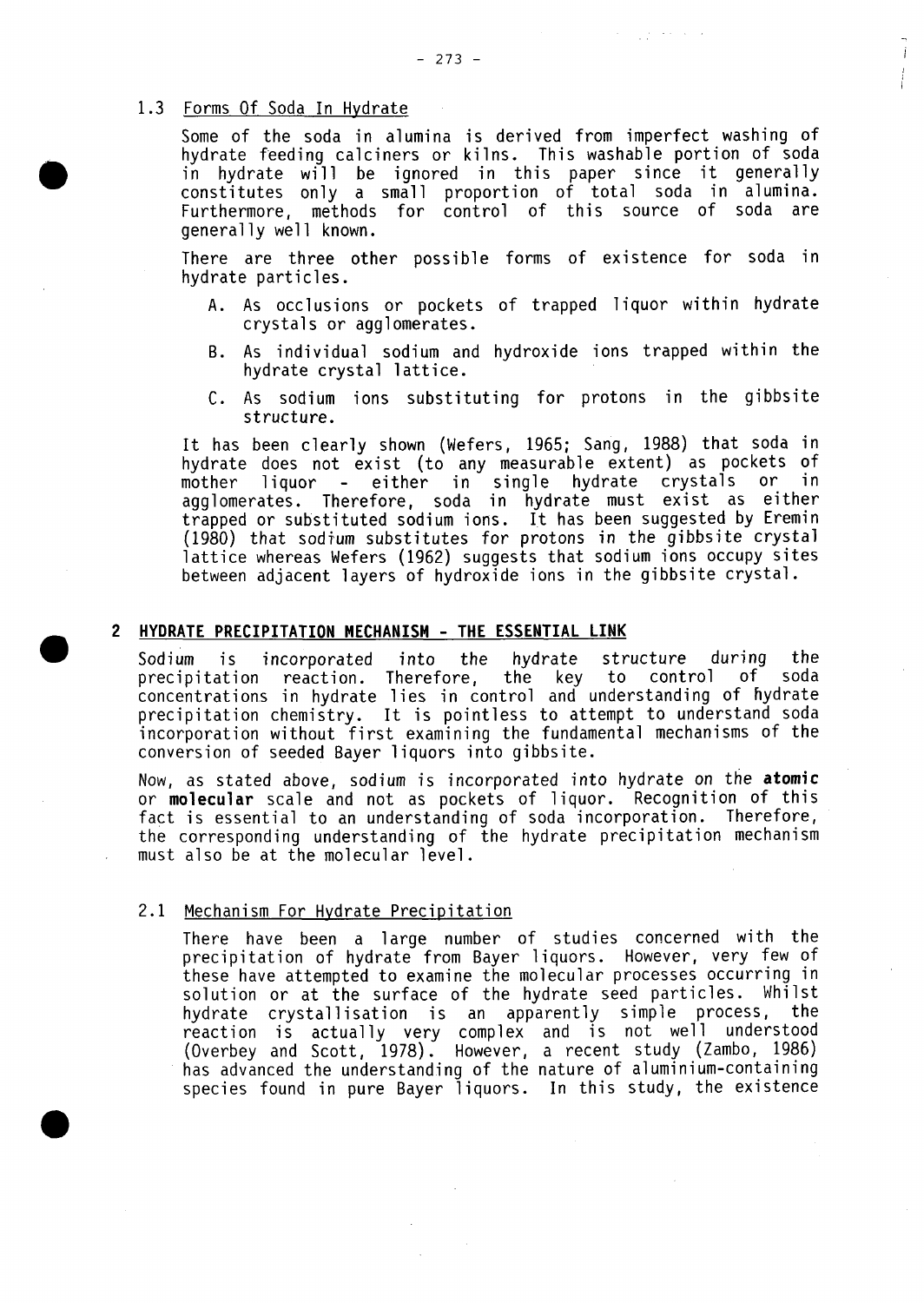of a number of important species was proposed. Two of these are shown in Figure **1.**





# [Al(OH)4 .2H20]-.8H20 **[A1 2(OH)8 .2H20]2 -.12H 20**

Figure **1:** Molecular structure of two aluminium containing species in Bayer liquor (reproduced from Zambo, **1986).** The accompanying Na+-containing species have been omitted for clarity.

The main aluminium-containing species present in Bayer liquor is [Al (OH)4.2H20]-.8H2O (Figure **1).** The negative charge on this ion is associated with the positive charge on  $(Na.4H<sub>2</sub>O)^+$ . [In Bayer liquor, all of the "free" sodium and hydroxide ions actually exist as (Na.4H2O)+ and (OH.4H20)- (Zambo, **1986)].**

During the hydrate precipitation reaction, two monomeric [Al(OH) $_4$ .2H $_2$ O]- $_\star$ 8H $_2$ O ions combine to form the hydroxyl bridged dimer **[A1 2(OH)8 .2-yO]2-.12H-2O** (Figure **1).** It has been suggested that ions containing up to six or more aluminium atoms {e.g. the hexamer  $[A1_6(0H)_{24}]$ <sup>6-</sup>.24H<sub>2</sub>0} also form in solution. However, most of the structuring of the Al-containing species probably occurs on the hydrate seed crystal surface. The surface energy of seed crystals promotes the formation of the **highly** ordered polymers, eventually leading to the formation of gibbsite.

Omitting water molecules (whether coordinated or only associated), the gibbsite formation reaction can be summarised as shown in Equation **1.** It can also be schematically summarised as shown in Figure 2.

 $n\{NA^+ \ [A] (OH)_{4}]^-\}$  ------->  $[A] (OH)_{3}]_n$  +  $n(Na^+ \ OH^-)$  (1)

The reactions shown in Equation **1** 'and Figure 2 occur partly in solution but mostly at the growing gibbsite crystal surface. It is known that the precipitation of gibbsite is surface reaction controlled (White and Bateman, **1988;** Brown, **1972).** The slow reaction steps probably involve the formation (at the seed surface) of aluminium-containing polymers of increasing structure. As demonstrated in Figure 2, the formation of these increasingly ordered species on the seed surface also requires the release of sodium and hydroxide ions. The fate of these "released" ions forms the basis for the proposed model for soda incorporation into hydrate.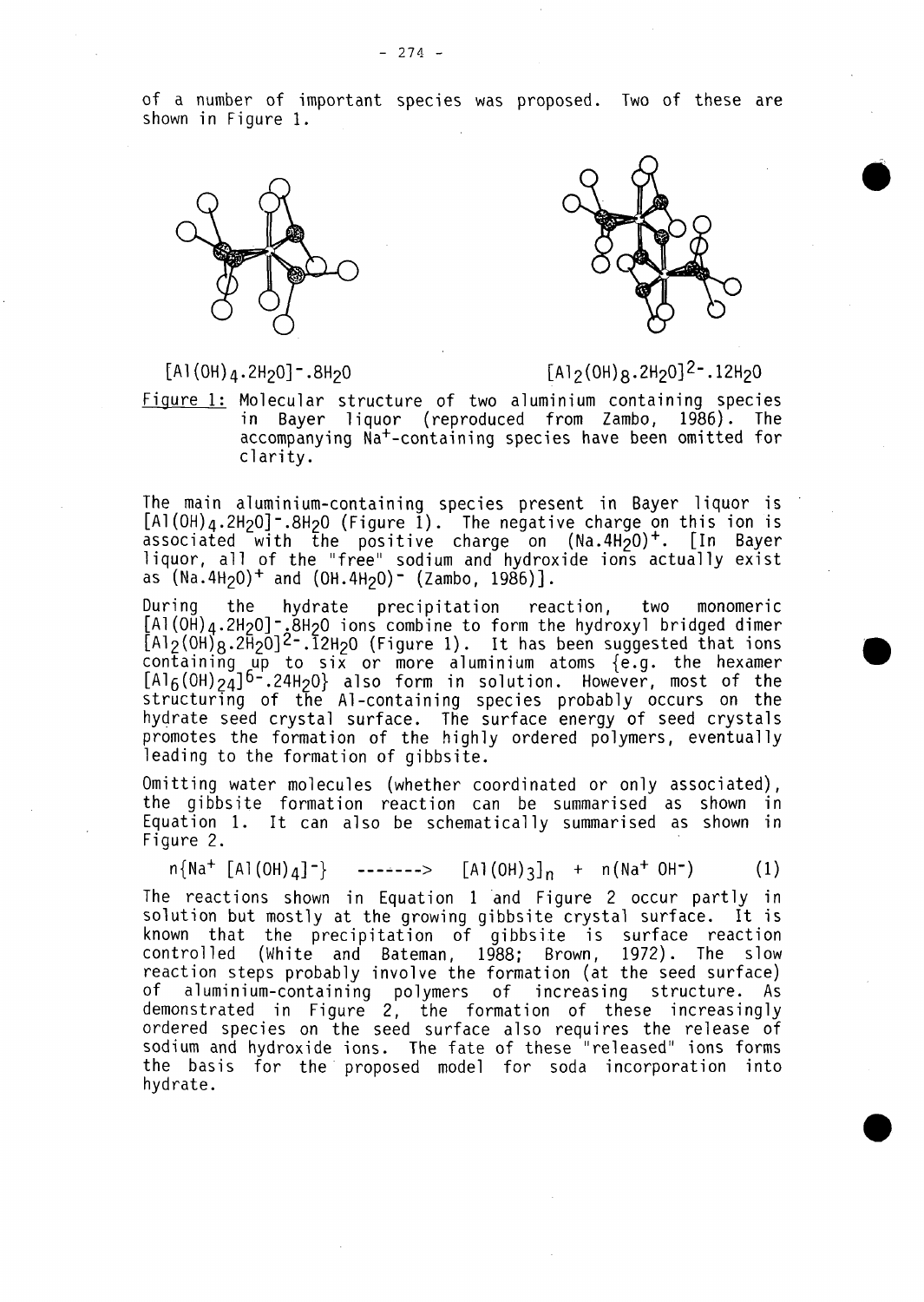

Figure 2: Schematic representation of the gibbsite formation reaction.

### **3 PROPOSED MECHANISM FOR SODA INCORPORATION INTO HYDRATE**

It has been suggested (Wefers, **1962)** that some sodium is necessary for the stabilisation of gibbsite relative to bayerite. This may be correct since there is some evidence (Wefers, **1962;** Kodama and Schnitzer, **1980;** Violante and Violante, **1980;** Van Straten et a]., **1985)** to show that bayerite is the more stable form of **AI(OH) 3.** If it is assumed that the presence of some sodium is necessary to stabilise gibbsite then the question must be asked, **"How** much sodium is necessary to stabilise gibbsite?".

Fortunately, it is apparent that only small amounts of sodium are<br>required to stabilise gibbsite relative to other forms of Al(OH)2 For required to stabilise gibbsite relative to other forms of  $AI(0H)_{3}$ example, soda levels of less than **0.1%** are easily produced (Lindsay and Kinsman, **1965;** Ohkawa et al., **1985)** under appropriate precipitation conditions. However, for industrial -scale production of smelter grade alumina, these precipitation conditions for low soda alumina production are either difficult to attain or are uneconomical. Alumina producers must implement more efficient ways in which to reduce the soda content of hydrate below current levels to be able to meet market demands. In order to do this (as stated earlier) it is important to establish the mechanism **by** which soda is incorporated into the hydrate crystal.

### **3.1** Previous Soda Incorporation Mechanisms

It was stated above that the concentration of sodium necessary to favour the formation of gibbsite over other Al(OH)3 forms is only a small fraction of the soda typically found in smelting grade alumina. How or why does the remaining soda find its way into the gibbsite crystal?

Although there are a number of studies of factors affecting soda incorporation into gibbsite (Sang, **1988** and references therein) there has only been one which proposed a mechanism for soda incorporation into hydrate (Ohkawa et al., **1985).**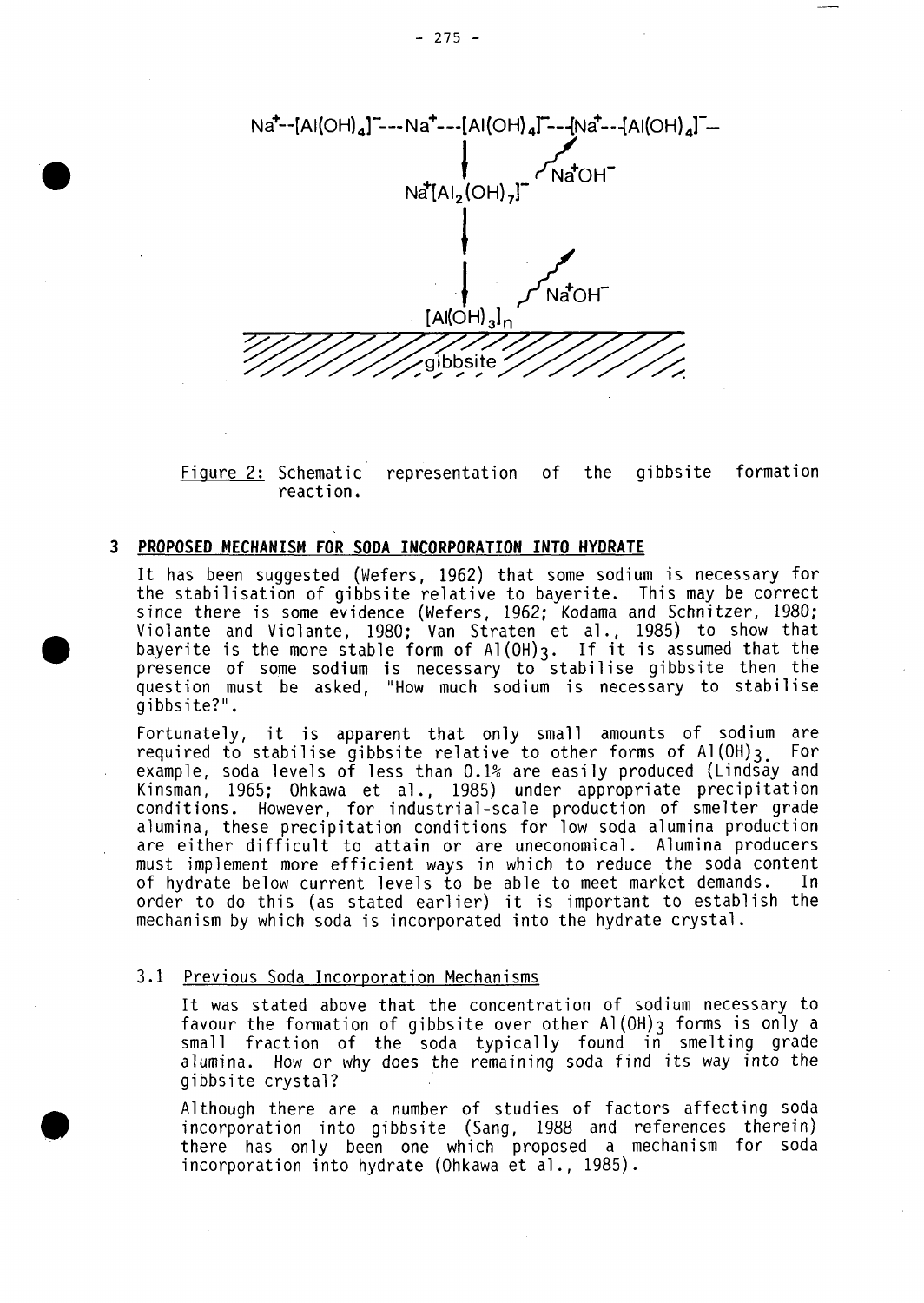It was suggested that hydrate grew over "micropockets" of liquor, thereby trapping the soda in "overhangs" on the crystal surface. However, this is not consistent with the evidence of Sang **(1988)** who showed that other impurities in the liquor were not incorporated into hydrate particles (even under conditions of severe agglomeration). Furthermore, this proposed mechanism does not reflect the molecular processes **by** which hydrate growth occurs. Hydrate does not grow **by** the deposition of large "building blocks" capable of trapping ]iquor. Rather, it is thought to grow **by** the polymerisation of molecular **Al-OH** species at the surface of the seed crystal (Zambo, **1986)** (see also Equation **1** and Figure 2).

#### **3.2** Proposed Mechanism

The mechanism proposed for the incorporation of soda into gibbsite<br>is ,based upon the molecular mechanism for hydrate precipitation described in Section 2.1. The proposed soda incorporation mechanism is not claimed to be rigorously correct. It is only meant to be a descriptive theory of the means **by** which sodium is incorporated into the hydrate structure during the precipitation reaction. As such, it does not in itself provide a fundamental mathematical model for soda incorporation. However, it may provide a useful basis for the development of such a model. More importantly, it does enable an understanding of how various precipitation factors can affect the concentration of soda in hydrate. This in turn provides the basis for investigation of logical and economical methods to reduce the soda content of alumina as opposed to the **ad** hoc approaches employed in the past.

Using the schematic diagram in Figure 2 as a basis for the soda incorporation model, it is apparent that we should not look for **0** factors that cause soda to **enter** the growing hydrate particles. We should instead be investigating how the released sodium hydroxide is prevented from leaving the growing Al(OH)3 surface.

Very simply, the pictorial description of the proposed soda incorporation model is as follows:

During hydrate crystallIisation, **Al-OH** species associate at the hydrate seed surface. In order to form gibbsite, these **Al-OH** species must polymerise. This polymerisation initially produces higher molecular weight polymers which form a semi-ordered or "gel-like" layer at the gibbsite surface. The by-products of the polymerisation are sodium and hydroxide ions.

The soda released during the increased structuring of this growth layer, is at lowest energy when located in the liquor.<br>Consequently, diffusion processes tend to cause the soda to migrate out of the growth layer and into the surrounding liquor. Diffusion rates in the liquor are far greater than the rate of growth of the hydrate particle. However, the rate of diffusion of hydrated sodium and hydroxide ions through the semi-crystalline growth layer will be less than the corresponding diffusion rates in liquor.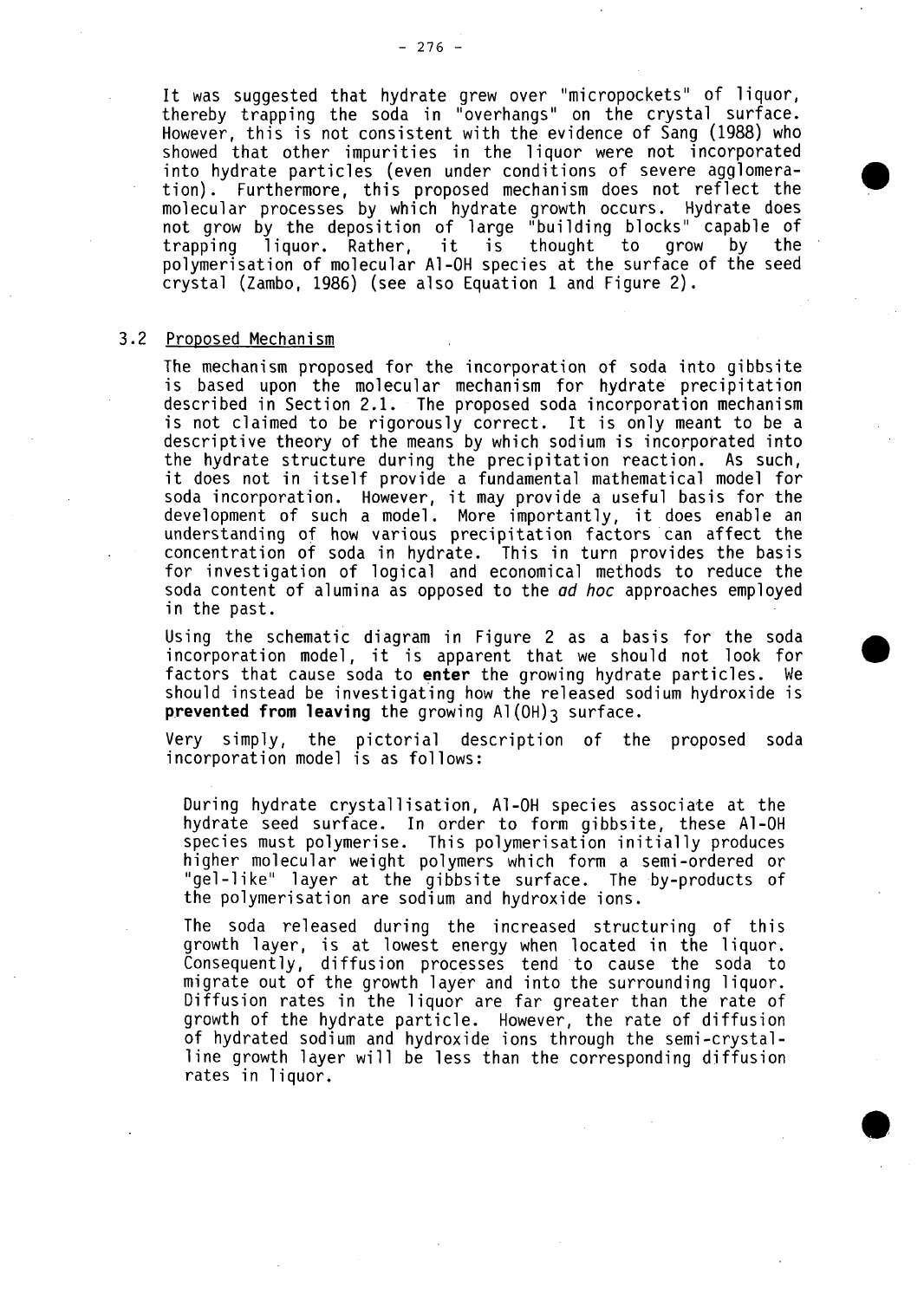It is proposed that some of these sodium and hydroxide ions may<br>not have sufficient time to diffuse out of the growth layer before it is converted into gibbsite. Therefore, they will be incorporated into the gibbsite crystal and will report as soda in alumina.

This model does not distinguish between proton substitution and Na<sup>+</sup>OH<sup>-</sup> entrapment.

Much more complexity could be added to this description of the proposed soda incorporation model. However, the important consequence of this description is that factors which affect the rate or effectiveness of the soda diffusion will affect the concentration of<br>soda in hydrate and the resultant alumina. These factors are soda in hydrate and the resultant alumina. discussed in some detail in the following sections.

#### **4 EXPLANATION OF FACTORS INFLUENCING HYDRATE SODA**

Many factors have been empirically linked to the formation of hydrate<br>with relatively high soda levels. However, no satisfactory description has been given as to why these factors cause high soda concentrations in gibbsite. The following sections are an attempt to provide an understanding of how each factor might cause high or low soda concentrations in hydrate.

#### 4.1 Temperature

It has long been recognised (Lindsay and Kinsman, **1965)** that an increase in the temperature at which hydrate precipitation occurs will reduce the soda content of hydrate. However, increased temperature also produces decreased aluminate supersaturation. This too is a factor which affects the soda content of hydrate (see Section 4.2). Some studies have been published of the independent effects of temperature and supersaturation. One study (Sang, **1988)** concluded that temperature had no effect upon the soda content of hydrate and stated that any perceived temperature dependence could be entirely explained **by** changes in aluminate supersaturation. Other studies (Ohkawa et al. **1985,** Wefers, **1965)** drew the opposite conclus ion.

Using the descriptive model for soda incorporation, it is possible to predict a relationship between hydrate soda and precipitation temperature. As temperature is increased, the diffusion rate of ions increases. Therefore, it is expected that lower soda concentrations would be achieved at higher temperature since the soda would be able to diffuse more rapidly out of the growing hydrate layer.

Work in our laboratories has confirmed this relationship. At a constant aluminate supersaturation and under typical precipitation conditions, a **100C** increase in the temperature can produce up to a 0.2% **(A1203** basis.) decrease in the incremental soda concentration.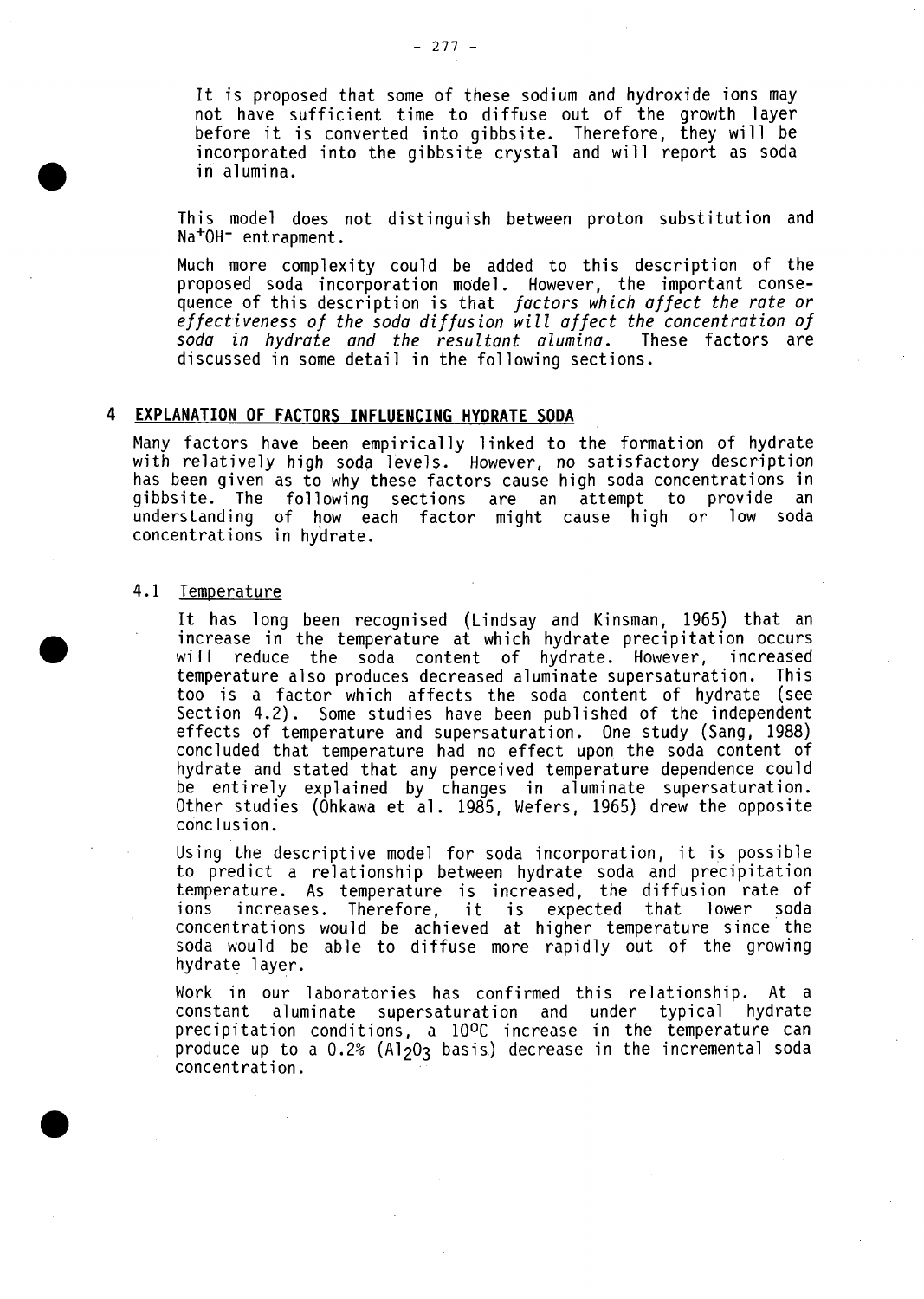### 4.2 Aluminate Supersaturation

It has been known for some time (White and Bateman, **<sup>1988</sup>**and references cited therein) that the growth rate of **A](OH)3** is square of aluminate (equation 2).

$$
Growth \quad \propto \quad (C - C^*)^2 \tag{2}
$$

where C = aluminate concentration and **C=** equilibrium aluminate concentration

It follows that the thickness of the new hydrate forming on the outside of the seed crystal increases with the square of the aluminate supersaturation. Correspondingly, some. of the soda re-leased **by** structuring in this growth layer will have a greater distance to diffuse before it can escape into the liquor. Therefore., high growth rates can cause more soda to be trapped in the hydrate crystal.

In fact, it has been established in our laboratories and elsewhere (Ohkawa et a]., **1985;** Sang, **1988;)** that the soda content of hydrate is proportional to the hydrate growth rate.

%Na<sub>2</sub>O in hydrate  $\alpha$  Growth  $\alpha$  (C - C<sup>\*</sup>)<sup>2</sup> **<sup>2</sup>(3)**

This hydrate growth rate could be expressed as the specific precipitation rate (SPR) for hydrate and therefore:

%Na2O in hydrate oc SPR **(3)**

where SPR is the specific precipitation rate and SPR **= (g A1203** precipitated)/(m2 seed area) /hour

# 4.3 Other Factors

Precipitation temperature and aluminate supersaturation are two of the most important influences upon soda concentrations in hydrate. Among other factors which have been described as affecting soda are **-** hydrate agglomeration, seed size and density, caustic concentration, sodium oxalate, inorganic impurities and organic impurities. Organic impurities are very important and are discussed separately in Section **5.**

#### 4.3.1 Agglomeration.

Plant experience (Howard, **1988)** indicates that conditions favouring high agglomeration also produce higher soda alumina. However, agglomeration generally requires high SPR. Therefore, it is not surprising that agglomerating conditions favour the production of high soda alumina. It should be stressed again that the higher soda content of hydrate formed under agglomerating conditions is not due to liquor inclusions (Sang, **1988)** but is a consequence of the high hydrate growth rate or SPR.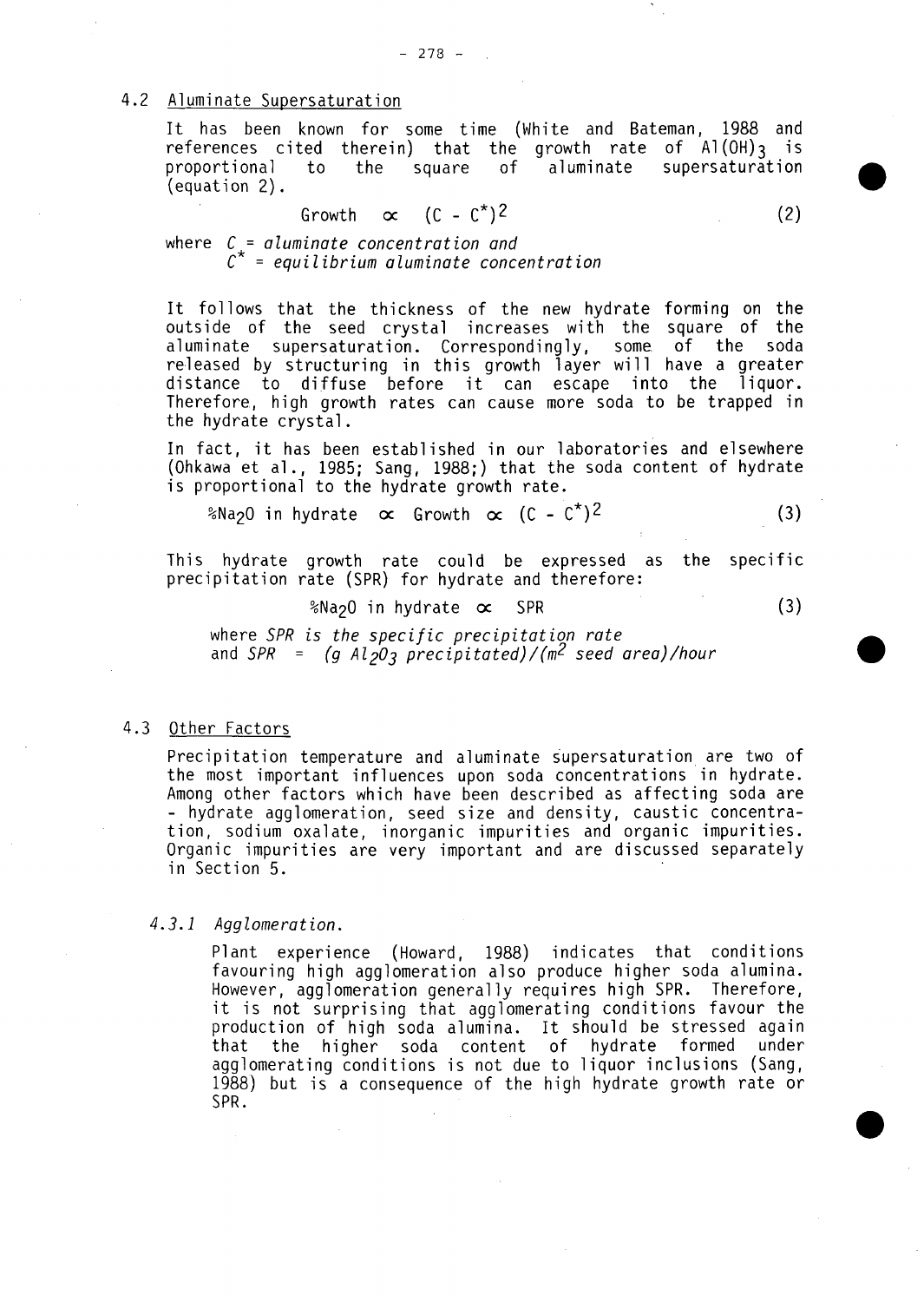# 4.3.2 Seed

**40**

The amount and size of hydrate seed participating in the precipitation reaction have also been investigated as factors affecting soda incorporation into hydrate. Sang **(1988)** found size had no effect. Ohkawa et al. (1985) found no influence of seed upon soda incorporation.

The proposed model for soda incorporation predicts that surface area should have an effect upon soda incorporation. At higher seed charges and smaller seed sizing, the surface area available for hydrate growth is larger. Therefore, over a finite precipitation time, the average SPR will be smaller throughout the precipitation period. This, in turn, causes lower average growth rates. This allows the sodium ions to diffuse more readily out of the growing hydrate layer, thereby leading to lower hydrate soda concentrations. Results from our laboratory work are summarised in Table **1** overleaf.

Table **1:** Effect of hydrate seed charge and size upon soda in hydrate.

> The hydrate was grown from pure sodium aluminate **(TC 180, A/TC 0.65)** at **650C** for **90** hours.

| Seed Charge<br>$(g/L A1_20_3)$ | Mean Seed Size   Surface Area | $(m^2/L)$ | %Na <sub>2</sub> O in New<br>Hydrate<br>$(+0.006%)$ |
|--------------------------------|-------------------------------|-----------|-----------------------------------------------------|
| 6.6                            | $50u$ m                       | 0.73      | 0.376                                               |
| 3.3                            | $10u$ m                       | 2.6       | 0.251                                               |
| 6.6                            | $10u$ m                       | 5.3       | 0.223                                               |
| 33                             | $10u$ m                       | 26        | 0.223                                               |

As predicted from the soda incorporation model **,** the data in Table **1** reflect some form of dependence of hydrate soda upon seed size and charge. This is also borne out **by** plant experience which has shown that an increase in precipitator tank seed concentration from 200 to **300 gIL** caused up to a **0.05%** decrease in the hydrate soda concentration.

# 4.3.3 Caustic Concentration

Recent studies (Sang, **1988;** Ohkawa et a]., **1985)** have concluded that caustic concentration of liquor has no significant influence upon soda incorporation into hydrate. The model proposed in this paper for soda incorporation indicates that soda diffusion may be inhibited **by** the presence of higher liquor caustic concentrations (Fick's law of diffusion through a porous layer), thereby leading to higher soda levels. However, it is also known (White and Bateman, **1988)** that increased caustic concentration reduces the hydrate growth rate. Therefore, this. influence may counteract the effect of reduced diffusion rates, resulting in no net change in soda levels.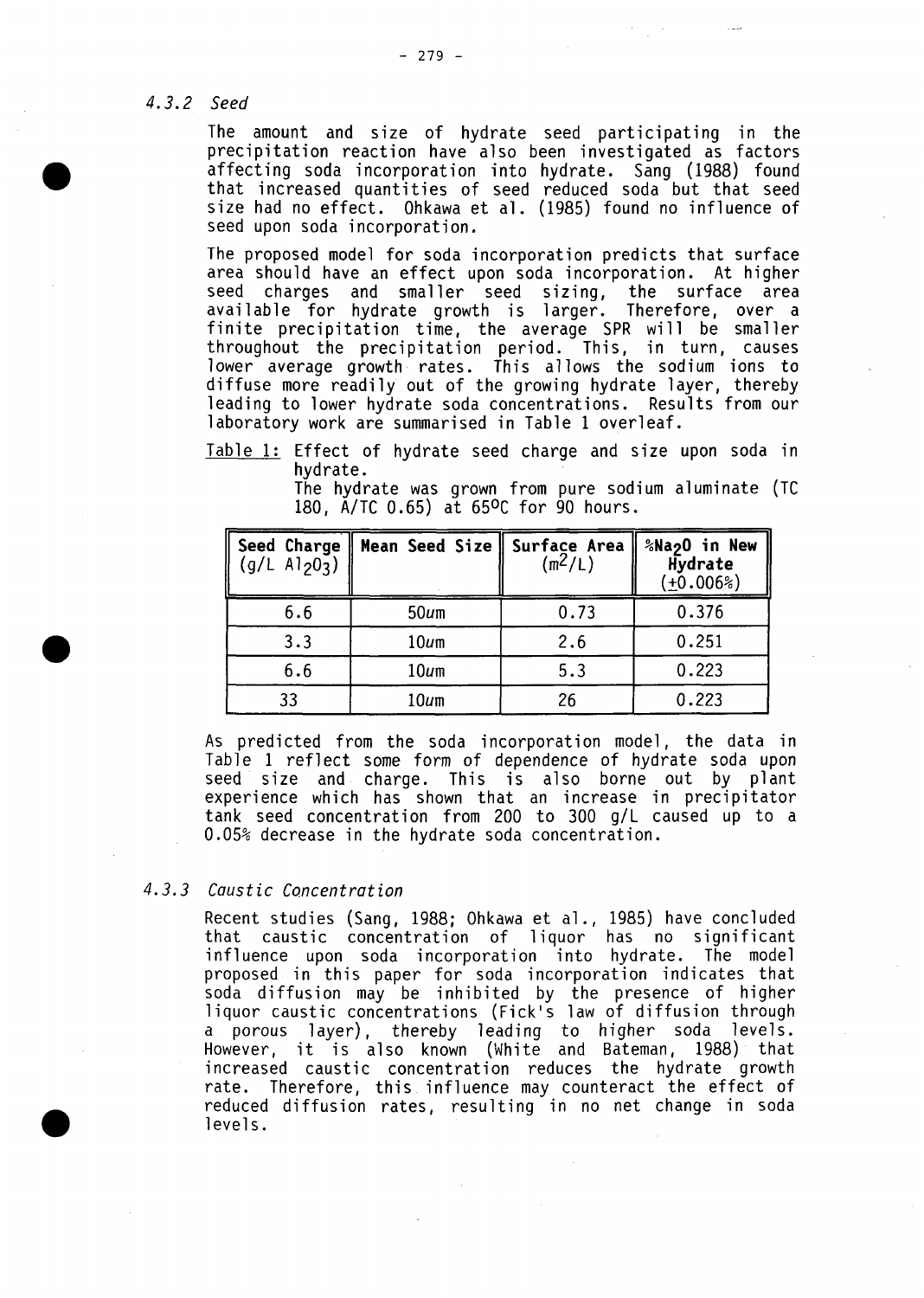# 4.3.4 Oxalate

It has been shown experimentally. (Sang, **1988)** that under agglomerating conditions, the presence of fine sodium oxalate can contribute substantially to the hydrate, soda content. Plant experience confirms this. However, the mechanism for soda incorporation proposed in this paper does not deal with soda contamination **by** oxalate, which proceeds **by** a different pathway. Briefly, oxalate can contribute to the total level of soda impurity **by** precipitating as fine needles of sodium oxalate which are physically incorporated into hydrate particles. This may be seen more clearly **by** referring to Figure **3.**

At one refinery which was experiencing contamination of the seed hydrate **by** fine Sodium oxalate, the alumina soda concentration increased **by 0.1%.** The source of this added soda was from incorporation of solid sodium oxalate into the hydrate crystals.



Figure **3:** Sodium oxalate contamination (dark coloured needles) in a hydrate particle (pale crystals). This photograph was obtained **by** optical microscopy after immersing contaminated hydrate in aniline.

# 4.3.5 Inorganic Impurities

Only one study has been published (Sang, **1988)** in which the effect of inorganic impurities (e.g. sodium carbonate, sulfate and chloride) was studied. Their influence upon hydrate soda was found to be insignificant. This has been borne out in our work, the results of some of which are shown in Table 2.

**0**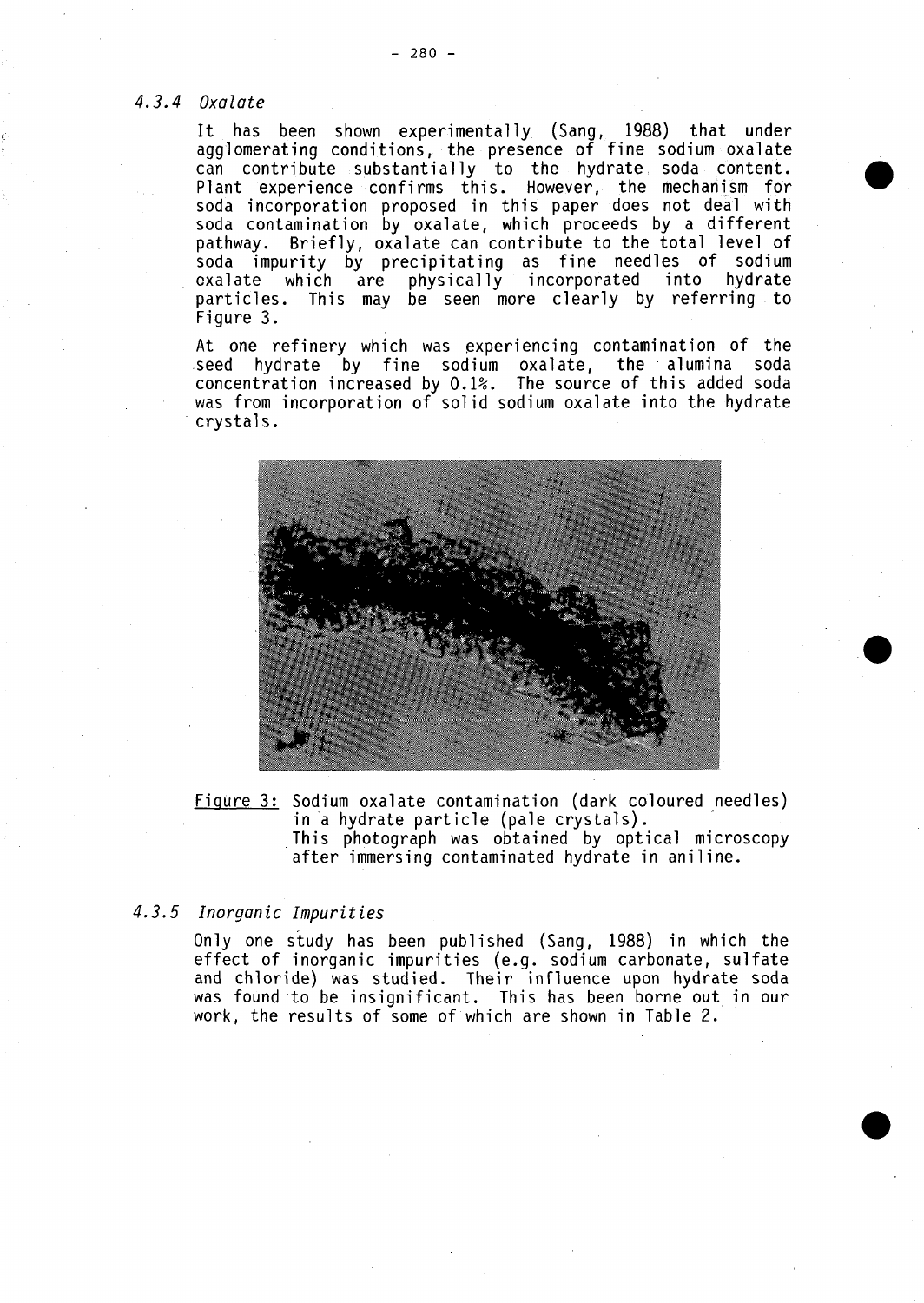Table 2: Effect of inorganic impurities upon hydrate soda. The hydrate was grown from sodium aluminate **(TC 180, A/TC 0.65)** at **650C** for **90** hours. Hydrate seed was **6.6g/L** of l0um material.

| Impurities<br>(added to pure sodium aluminate solu-<br>tion)                                                      | %Na2O in New<br>Hydrate<br>(± 0.006%) |
|-------------------------------------------------------------------------------------------------------------------|---------------------------------------|
| Nil                                                                                                               | 0.223                                 |
| Na <sub>2</sub> CO <sub>3</sub> (55g/L), Na <sub>2</sub> SO <sub>4</sub> (11g/L) and NaCl<br>$(2\overline{2}g/L)$ | 0.219                                 |
| NaF $(5q/L)$                                                                                                      | 0.246                                 |

Clearly the carbonate, sulfate and chloride have no significant effect upon soda levels in the hydrate. The results also suggest that added sodium ion has no effect. However, the presence of fluoride does increase hydrate soda. The reasons for this are unclear, but it may be related in some way to the strong affinity between aluminium and fluoride ions.

### **5 EFFECT OF ORGANIC IMPURITIES UPON SODA IN HYDRATE**

The one factor remaining which has not been discussed in relation to the proposed soda incorporation model is the effect of organic impurities in Bayer liquor.

Bayer liquor contains a wide range and large amount of organic impurities (Guthrie et al **.,** 1984). Typical concentrations range up to <sup>40</sup>**gIL** as total organic carbon **(TOG) .** It is common to express the concentration of organic. impurities as **TOG.** However, since they are present as sodium salts, their concentration is in fact as high as **lO0g/L.** Thus, organic impurities constitute a very large part of the dissolved solids in Bayer liquors.

It has long been recognised (Lindsay and Kinsman, **1965)** that the organic impurities in Bayer liquor can exert a significant effect upon soda incorporation into hydrate. Despite this, few studies have directly examined the effect of organic impurities.

# **5.1** Previous Studies

Sang (1988) examined the effect of commercial humic acids upon hydrate soda. Unfortunately, one would not expect these humic acids to resemble the humic acids (or other organics) found in Bayer ]iquors. Nonetheless, some interesting observations were made in this work. It was found that humic acids in concentrations up to **0.25g/L** increased the soda content of hydrate. However, above a this concentration, no increase in effect was observed. No comment was made on the origins of this plateau. However, it seems to imply ,a surface dependent phenomenon such as an adsorption of the humic acid on the hydrate. If Langmuirian (or similar) adsorption occurred, then above a certain concentration, no significant further adsorption of humic acid would occur. This would correspond to the lack of soda dependence upon humic acid concentration above the observed limiting value of 0.25g/L.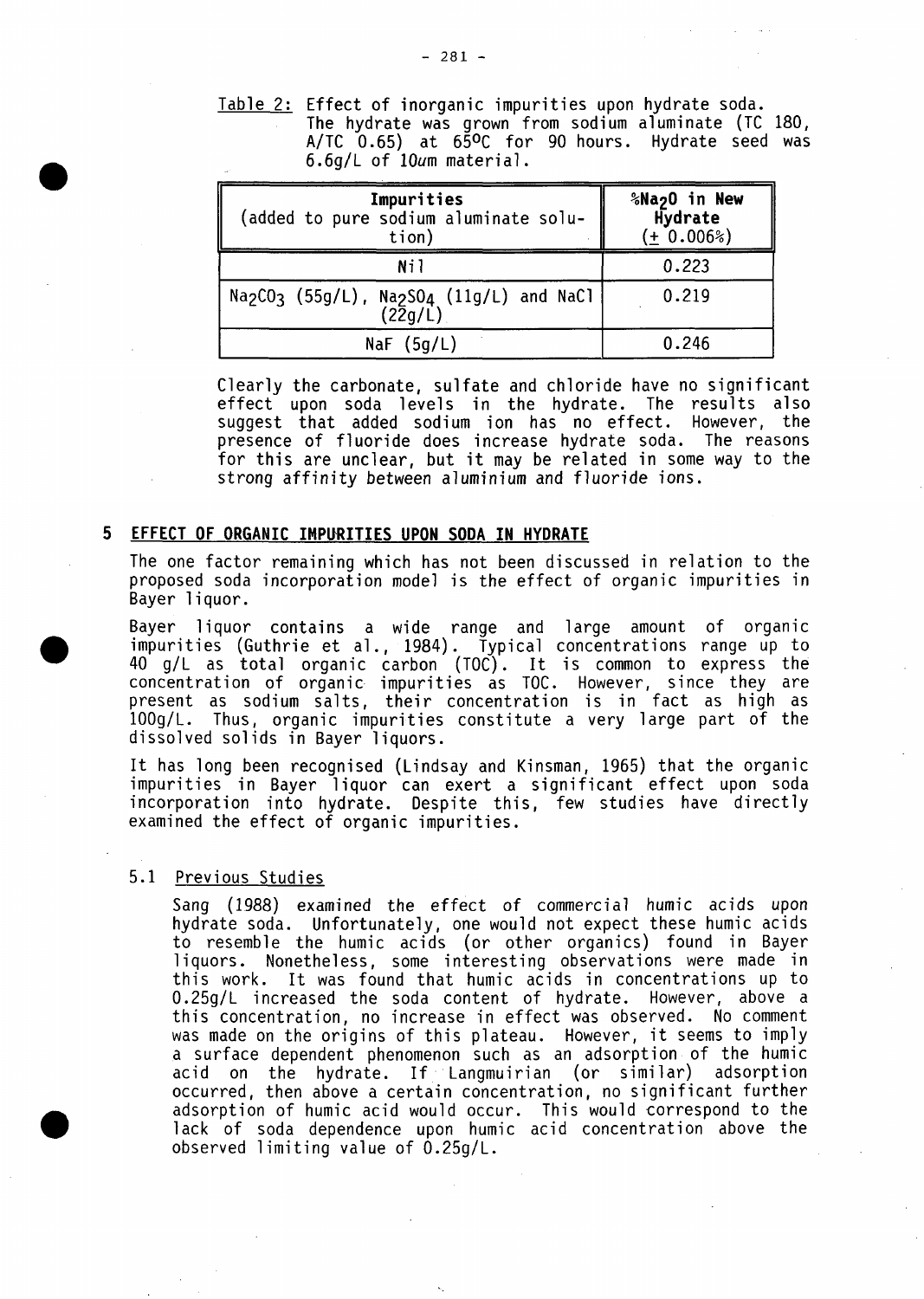It was also noted that the relatively small impact of the added humic acid did not account for the large difference in the soda level of hydrate precipitated from synthetic and Bayer liquors.

# **5.2** Bayer Liquor Versus Synthetic Liquor

In our tests, a synthetic liquor was prepared to exactly match a plant liquor in every way except for the absence of impurities. The aluminate supers aturat ions of the two liquors were also matched **by** adjusting the dissolved aluminate concentration. Blends of the synthetic and plant liquors were prepared and hydrate was precipitated from the liquors. The soda content of the hydrate produced from these liquors is shown in Figure 4.



Figure 4: Soda content of hydrate precipitated from blends of plant and synthetic liquors. The conditions were 65<sup>o</sup>C, 90 hours, 6.6g/L of 10um seed.

This graph clearly demonstrates a strong relationship between soda in hydrate and the amount of organic impurities present in liquor.

# **5.3** Mechanism **Of** Influence **Of** Organic Impurities

As part of the proposed soda incorporation model, it has been stated that soda incorporation is a surface dependent phenomenon (i.e. soda<br>diffusion through a growth laver). How then might organic diffusion through a growth layer). How then impurities affect this process?

We propose that certain organic impurities adsorb on the growth layer of hydrate seed. The presence of these adsorbed impurities can affect hydrate soda in two ways.

Firstly, they might inhibit the outward diffusion of soda, thereby<br>causing higher soda retention in the hydrate. Secondly, they may reduce the available hydrate seed surface area (i.e. seec<br>"poisoning"). This latter effect would cause the average growth rate on the non-poisoned hydrate growth sites to be higher for0 longer periods of time (i.e. high local SPR). The high local growth rate would lead to higher soda in alumina.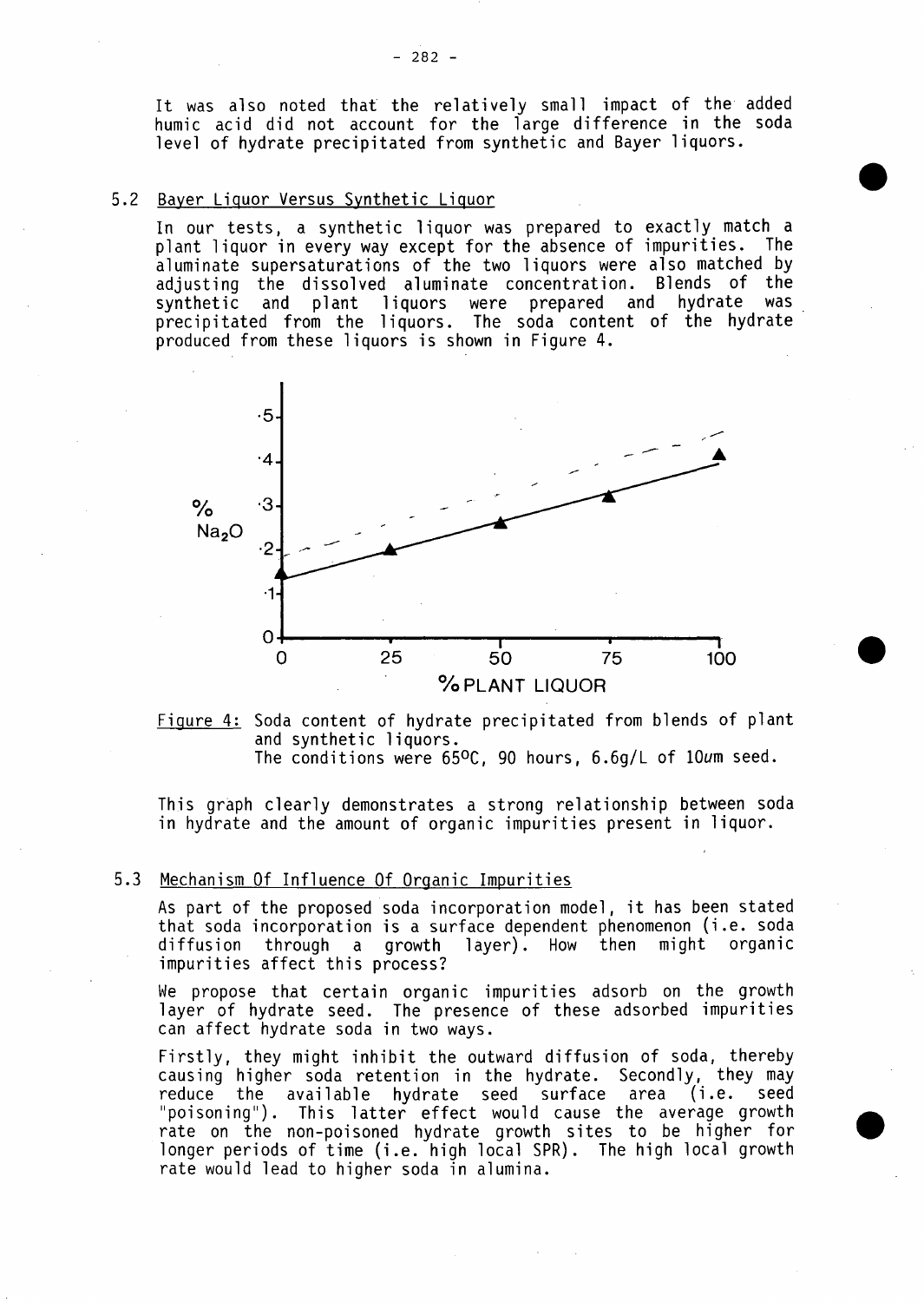These hypotheses are depicted pictorially in Figure **5.**



Figure **5:** Mechanisms for the influence of organic impurities upon soda incorporation.

- a) Inhibition of soda diffusion.
- **b)** Surface poisoning.

Evidence supporting these hypotheses of surface-mediated dependence<br>of hydrate soda upon organic impurities is given below.

# 5.4 Impurities That Cause High Soda In Hydrate

If the hypotheses above are correct, then only organic impurities which can adsorb at the hydrate-liquor interface will affect hydrate soda levels. Furthermore, only trace concentrations of these impurities would be necessary to cause elevated soda concentrations in hydrate.

Aluminium coordination chemistry dictates that organic species with adjacent, acidic hydroxyl groups will have a strong affinity for the gibbsite surface. Eight simple organic impurities were selected for evaluation of their impact upon hydrate soda levels. They were each added to separate bottles of seeded synthetic liquor at equimolar concentrations and hydrate was then grown from the liquor. The compounds used and the results of the analyses of the hydrates are shown in Table **3.**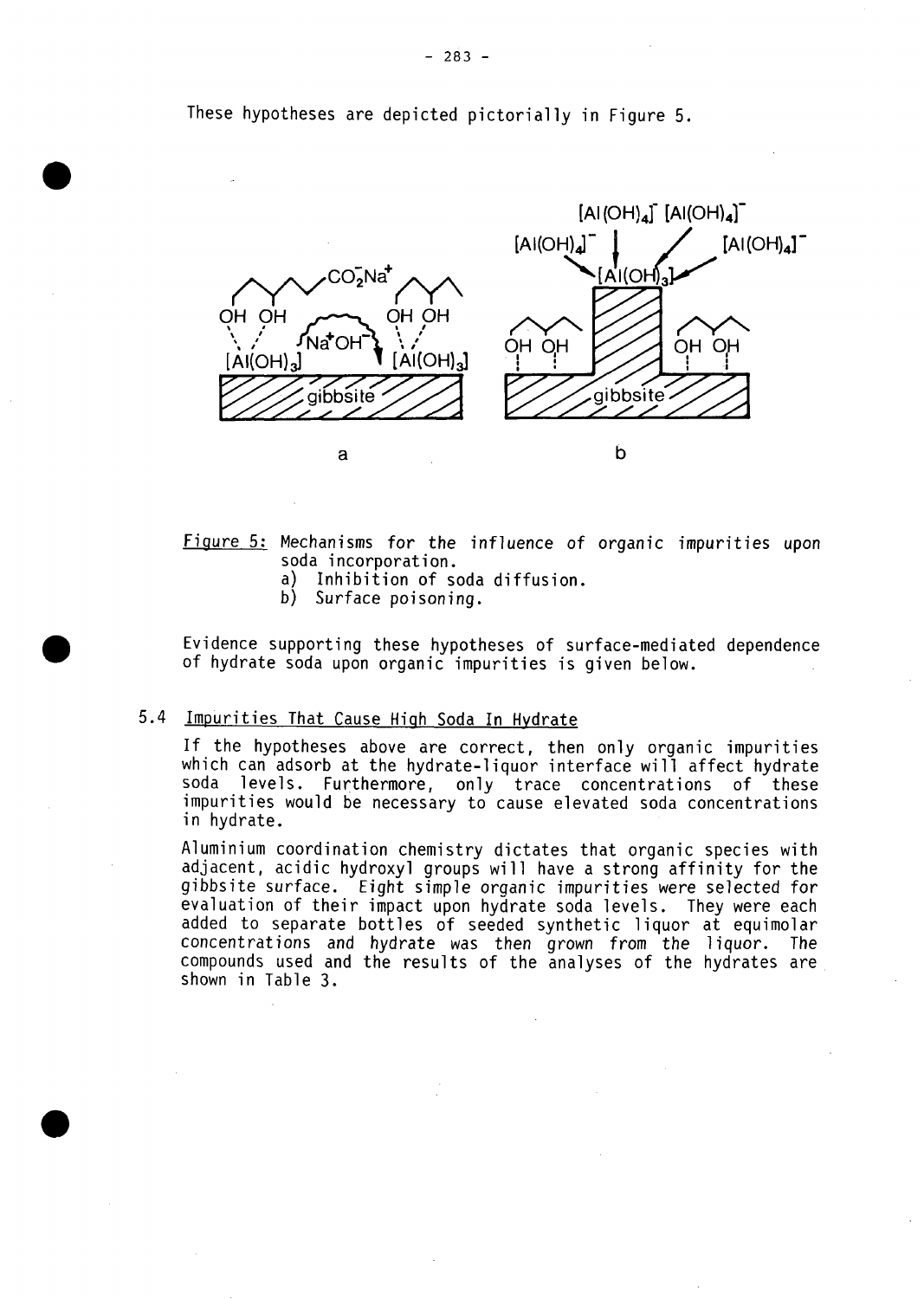Table **3:** Effect of various organic impurities upon incorporation of soda into hydrate.

The precipitation conditions were **650C, 90** hours, **6.6g/L** of  $10$ um seed. Each organic impurity was added as  $\mathrm{i}\mathbf{t}$ sodium salt at a concentration of 0.015M (e.g. 0.33g/L for sodium gluconate).

**a**

**0**

The hydrate yield in each test was almost identica].

| Impurity Name  | Impurity Structure                                           | % Increase<br>In Hydrate<br>Soda<br>$(+ 5\%)$ |
|----------------|--------------------------------------------------------------|-----------------------------------------------|
| Ni1            |                                                              | 0 <sup>°</sup>                                |
| 2,3-butanediol | CH <sub>3</sub> -CH-CH-CH <sub>3</sub><br>OH OH              | 7%                                            |
| Succinic acid  | $HO_2C$ -CH <sub>2</sub> -CH <sub>2</sub> -CO <sub>2</sub> H | 8%                                            |
| Hydroquinone   | OH<br>OН                                                     | $11*$                                         |
| Catechol       | ,OH<br>OН                                                    | 40 %                                          |
| Tiron          | HO <sub>3</sub> S<br>OH<br>HO <sub>3</sub> S<br>OH           | 54 %                                          |
| Tartaric acid  | $HO_2C$ <sup>-</sup> CH-CH-CO <sub>2</sub> H<br>OH OH        | 65 %                                          |
| Gluconic acid  | $HOH_2C-CH-CH-CH-CH-CO_2H$<br>OH OH OH OH                    | 127 %                                         |

It has been postulated that organic impurities cause high soda concentrations in alumina **by** physical incorporation of the sodium salt of the impurity into the hydrate particle (Sato and Kazama, **1971).** This view is clearly incorrect. As can be seen from Table **3,** the concentrations of organic impurities are too low to account for the increase in soda. For example, even if all of the sodium gluconate was consumed **by** the hydrate, it would still only account for 14% of the soda contained in the freshly precipitated hydrate.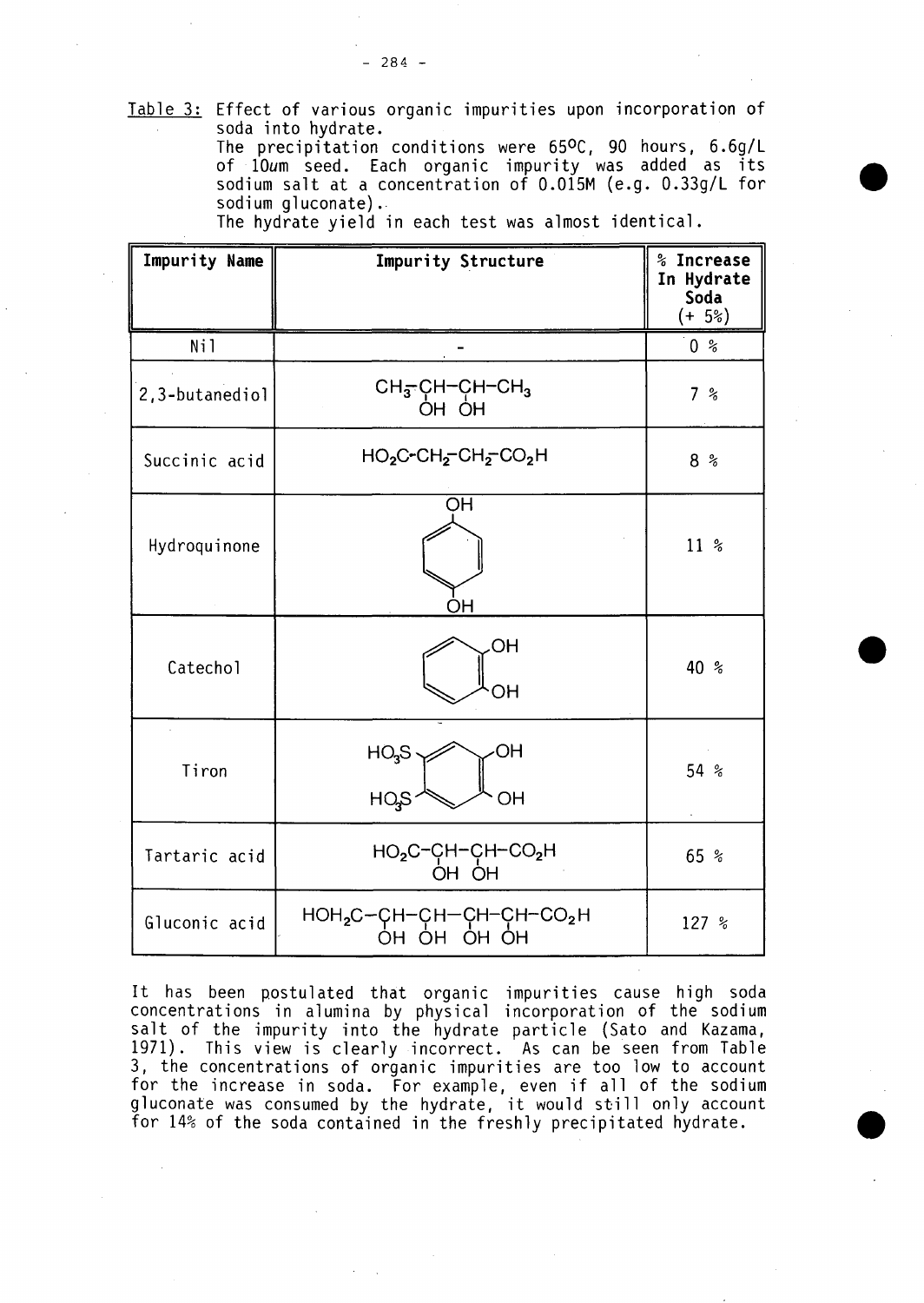Furthermore, we have shown in other work (Grocott, forthcoming publication) that the gluconate is only adsorbed onto the surface of the hydrate and is not strongly incorporated into the crysta] structure.

**0** The organic impurities in Table **3** are arranged in ascending order of their ability to adsorb onto an aluminium hydroxide surface. Clearly, this is also the order of their ability to cause increased soda incorporation into hydrate. Organic impurities possessing only carboxylic acid functionalities (e.g. succinic acid and most Bayer liquor organics [Guthrie et al., 1984]) would not be expected to strongly adsorb onto hydrate. However, organic impurities with adjacent, acidic hydroxyl groups would be expected to adsorb strongly. This accounts for the trend in soda levels observed in Table **3.**

Furthermore, the organic impurities with multiple acidic hydroxyl groups would be expected to adsorb most strongly. This adsorption would be further enhanced if the impurities possess a high molecular weight and low hydrophilicity (e.g. some humic and fulvic acids).<br>Substances fulfilling these criteria exist in Bayer liquors. There is NMR evidence for the presence of phenols (e.g. catechol) in Bayer<br>liquor (Grocott. forthcoming publication). Polyhydroxy organics  $\delta$  (Grocott, forthcoming publication). Polyhydroxy organics similar to gluconic acid have already been identified as a constituent of hydrate seed surfaces (The, **P.J., 1980).**

Since-these types of organic impurities adsorb strongly on hydrate they would not be expected to build up to high concentrations in Bayer liquor. However, only trace amounts of these substances are required: (e.g. 0.33g/L of sodium gluconate) to substantially increase hydrate soda. Clearly, the bulk of Bayer liquor organics has little or no impact upon hydrate solid levels.

#### **6 FUTURE DIRECTIONS IN SODA RESEARCH**

Ť

The model proposed in this paper for soda incorporation into hydrate provides a basis for future research. It has not been generally possible to.. develop mathematical models for prediction of soda contamination in hydrate. This study provides an opportunity for the development of soda models based upon the **mechanism** of soda incorporation into hydrate. Clearly however, this is an area requiring considerable work.

More significantly, this study has demonstrated the importance of hydrate surface chemistry and the role of certain types of organic impurities in determining hydrate soda levels.

Current strategies for reducing hydrate soda levels can add considerable cost to the production of smelting grade alumina. Novel, cost-effective processes must be sought. This will only occur after further developing an understanding of soda incorporation chemistry. Alcoa of Australia Ltd will be pursuing research into discovering the types of compounds responsible for increased soda in hydrate. Work will also be carried out. on the corresponding hydrate surface chemistry. Processes for negating or removing these "active" impurities will then be developed.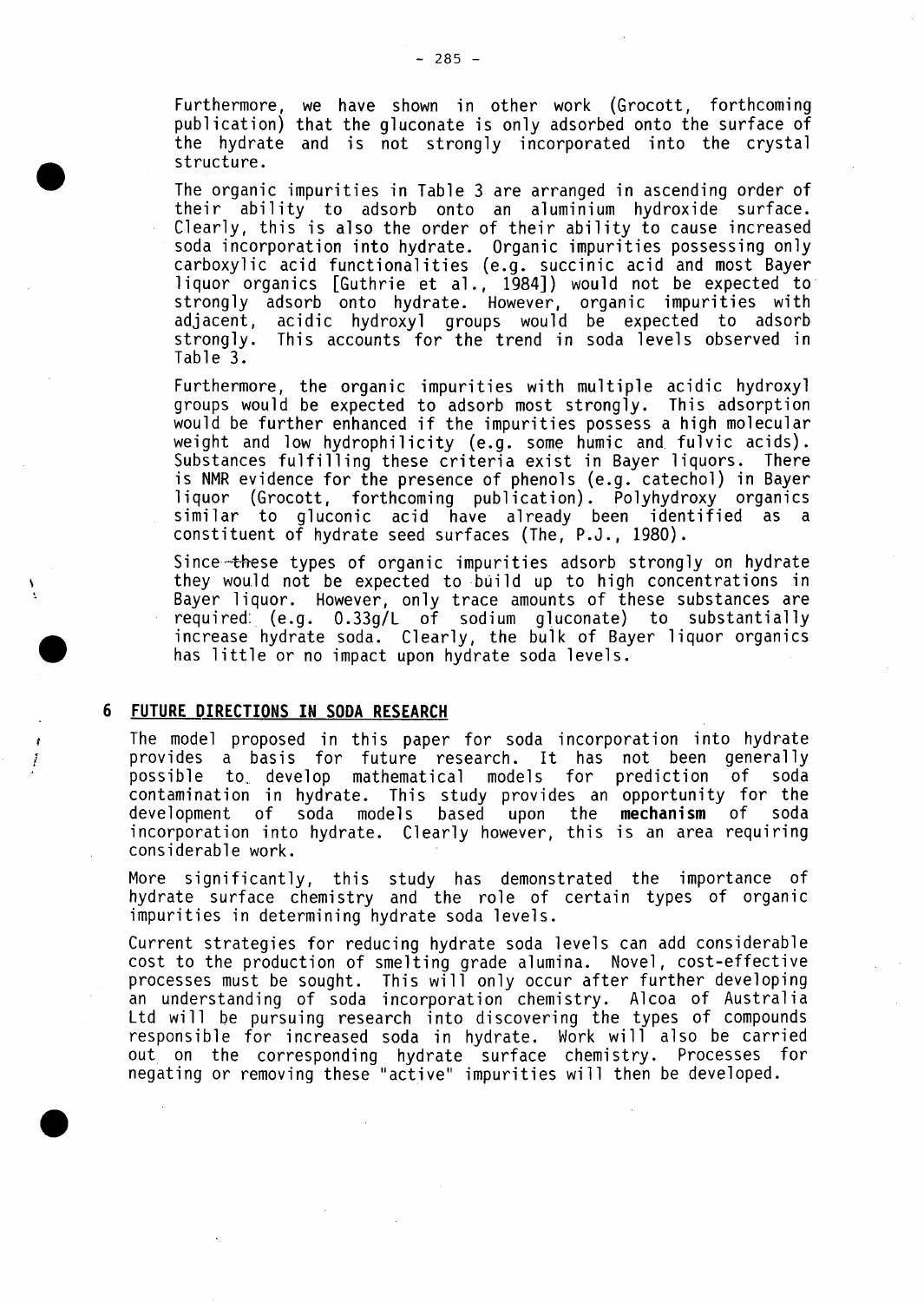# **7 CONCLUSIONS**

 $\mathcal{A}^{(n)}$ 

The proposed mechanism for sodium ion incorporation into gibbsite provides a plausible molecular description of the process **by** which soda arises in alumina. The proposed mode] is not only consistent with experimental observations of soda-influencing factors but also provides an understanding of their mode of action.

The major factors affecting hydrate soda levels (temperature, alumina supersaturation and organic impurities) can now be understood. With further research, this may lead to processes **by** which soda levels in hydrate can be more economically reduced to levels required **by** modern smelter technology.

# **8 ACKNOWLEDGEMENTS**

This paper drew upon the work of a number of researchers at Alcoa of Australia Ltd. In particular, the contribution, over many years, of **E.A.** Kirke to soda research was invaluable.

### **9 REFERENCES**

Brown, **N. (1972).** "Crystal Growth and Nucleation of Aluminium Trihydroxide from Seeded Caustic **J.** Crystal Growth, **12, pp.** 39-45.

Eremin, N.I., Cherepanova, M.I. and Maksakova, M.A. **(1980).** "Statistical Studies of the Nature of an Alkali Inclusion in the Structure of Aluminum Hydroxide Particles". Tsvetn. Metall., **3, pp. 55-58.**

Guthrie, **J.D.,** The, **P.J.** and Imbrogno, W.D. (1984). "Characterization **0** of Organics In Bayer Liquor". Light Metals 1984, **pp.** 127-146.

Kodama, H. and Schnitzer, M. **(1980).** "Effect of Fulvic Acid on the Crystallisation of Aluminum Hydroxides". Geoderma, 24, **pp. 195-205.**

Lindsay, **J.G.** and Kinsman, W.P.C. **(1965).** "Method of Producing Low Soda Content Alumina" **U.S.** Patent No. **3201199.**

Ohkawa, **J.,** Tsuneizumi, T. and Hirao, T. **(1985).** "Technology of Controlling Soda Pick-Up in Alumina Trihydrate Precipitation". Light Metals **1985, pp. 345-366.**

Overby, T.L. and Scott, **C.E. (1918).** "Characterization of' Bayer Plant Liquors and Seeds Utilizing a Mathematical Model for Precipitation". Light Metals. Volume **11 1978, pp. 163-178.**

Sang, **J.V. (1988).** "Factors Affecting Residual Soda In Precipitation Products". Light Metals **1988, pp. 147-156.**

The, P.J. **(1980).** "The Effect of Glucoisosaccharinate On The Bayer Precipitation **Of** Alumina Trihydrate". Light Metals **1980, pp. 119-130.**

Sato, **C.** and Kazama, **S. (1971).** "Behaviour of Organic Matter in Aluminate Solution", Light Metals **1971, pp. 63-74.**

Van Straten, **H.A.,** Schoonen, **M.A.A.,** Verheul, R.C.S. and De Bruyn, P.L. **(1985).** "Precipitation From Supersaturated Aluminate Solutions IV. Influence of Citrate Ions". **J.** Colloid and Interface Science, **106, pp. 175-185.**